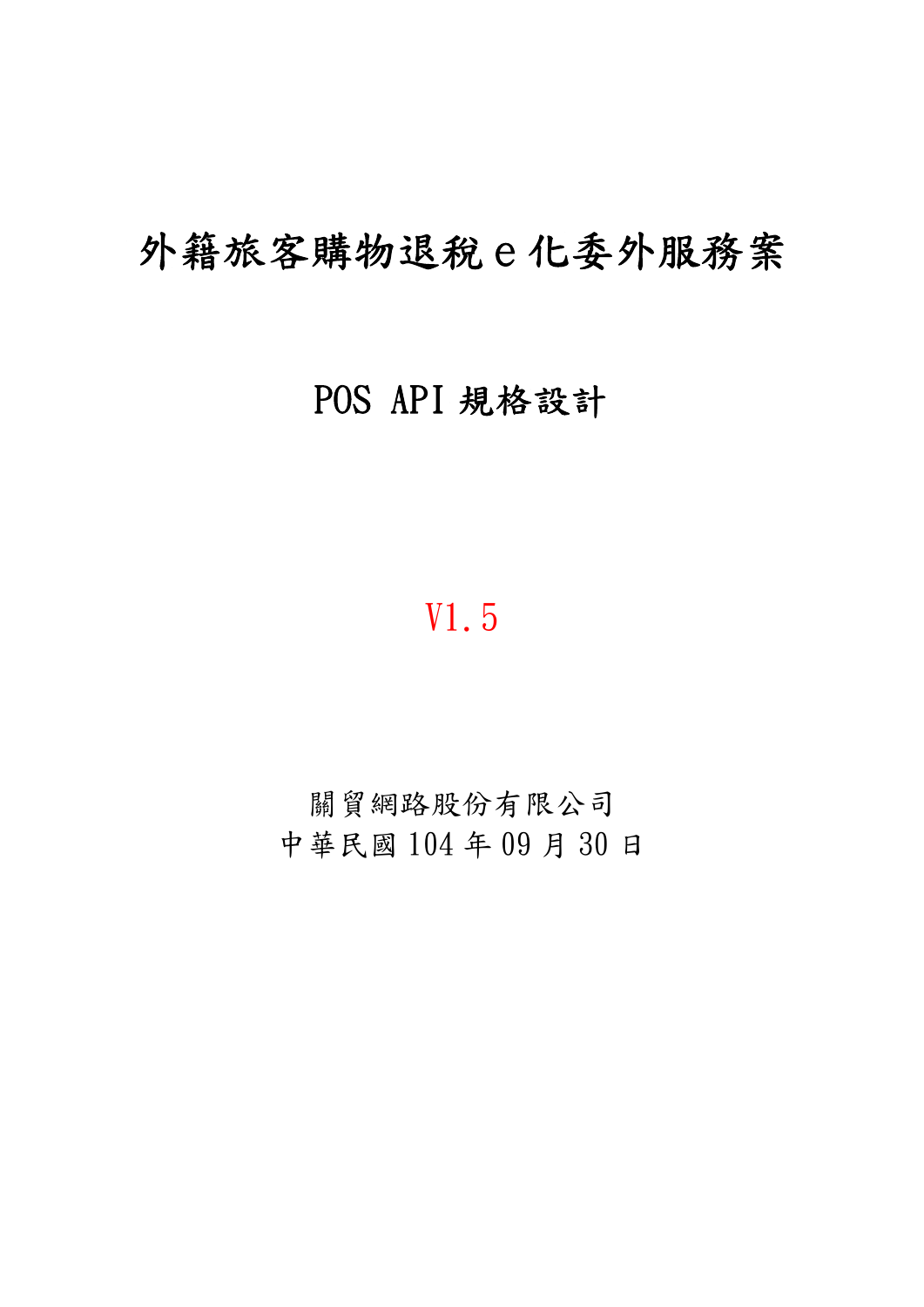一、 概述

本功能為加速特定營業人退稅作業效率,降低人工輸入機 會及次數,進而減少旅客於申請退稅過程中等待時間,提升退 稅作業的友善度,故規劃並開發本系統,主要提供特定營業人 系統可透過本系統提供 Web Service(RESTful Service)之退稅 新增、修改及查詢功能進行整合其系統,達到減少人工輸入退 稅資料及減少旅客退稅等待時間之目標。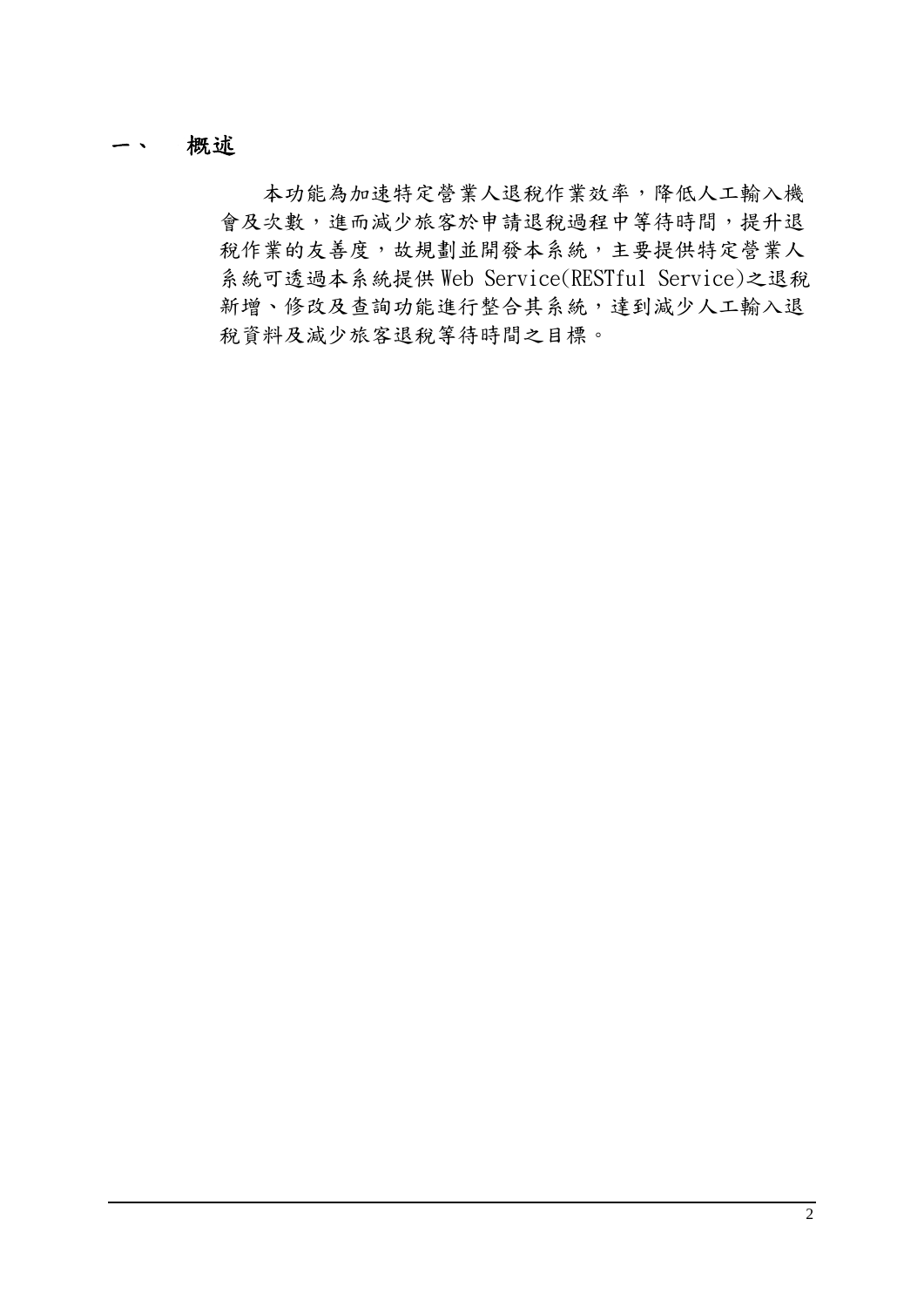### 二、 應用系統功能規格

(一) 系統架構



【圖1】 系統架構圖

本系統規畫特定營業人通訊協定透過 HTTPS 進行,身份認證採帳號 及密碼方式,其資料格式採用(XML)Web Service/(JSON)RESTful 交換;當 旅客於特定營業人消費完成後,至特定營業人指定地點,旅客憑相關證照 (護照、入出境證照等)及消費之發票,進行退稅申請,特定營業人之服務 人員使用自行建置系統,透過設備掃描或是人工輸入方式將護照號碼、國 籍別及發票相關資料,產生 XML 或 JSON 格式交換檔,透過 iTRS 系統提供 的 POS API, 進行退稅新增、修改、杳詢及列印等功能。

(二) 系統功能規格

1. 退稅明細申請表新增、修改及刪除作業:透過本服務功能可進行退稅明細 申請表之新增、修改及刪除作業。

| Field | Field Name | Field<br>Type | Attribute Note | Len |
|-------|------------|---------------|----------------|-----|
| 證號    | passportNo | String        |                |     |
| 旅客姓名  | ename      | String        |                |     |

a) Rquest & Response Fields: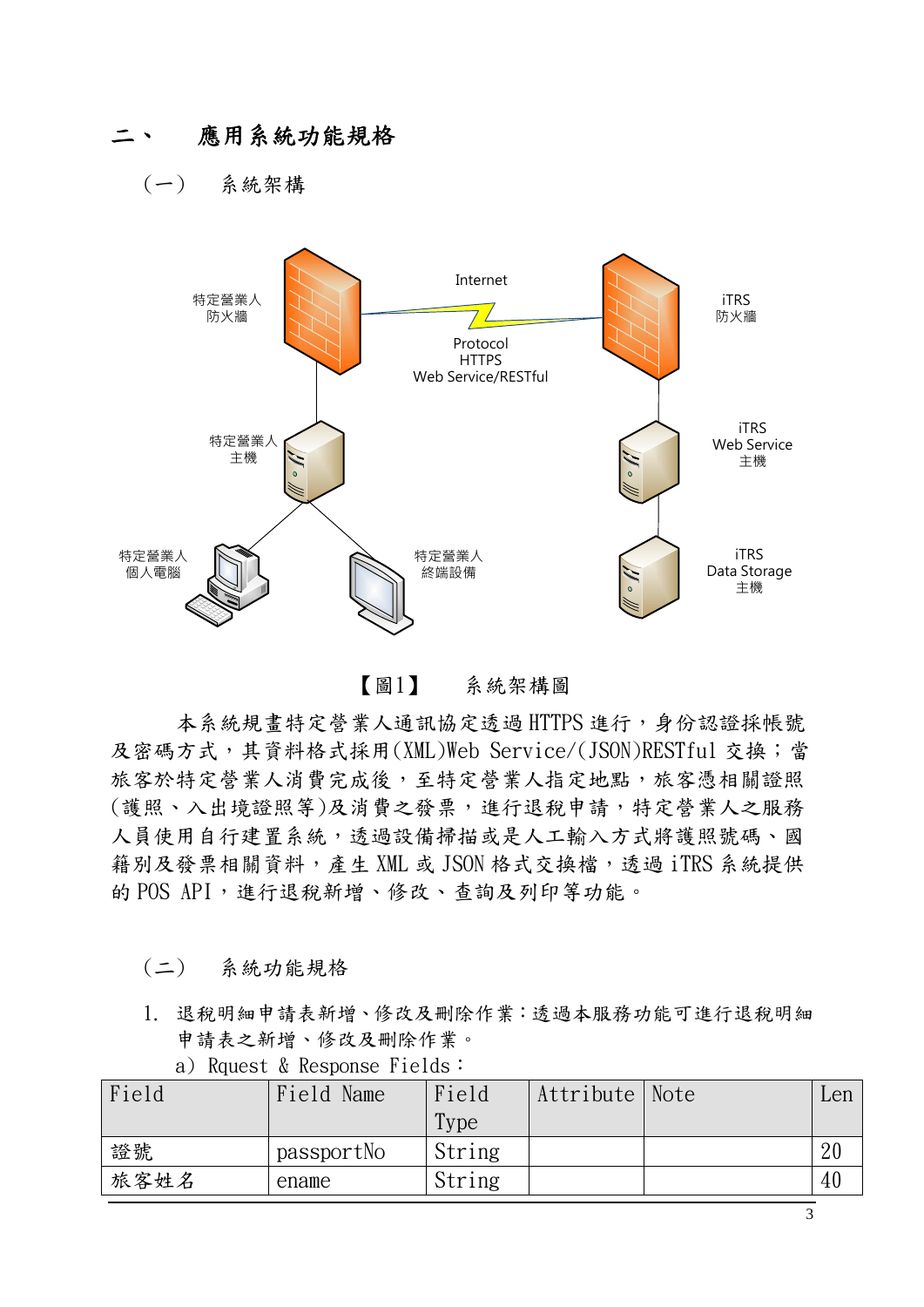| 國籍代碼  | country       | String        | 護照代碼                                            | 3              |
|-------|---------------|---------------|-------------------------------------------------|----------------|
| 身分證字號 | idn           | String        |                                                 | 25             |
| 表單類別  | taxAppType    | String        | 0一般 1 小額                                        | $\mathbf{1}$   |
| 交易日期  | tradeDate     | String        | yyyyMMddHHmmss                                  | 16             |
| 入境日期  | inDate        | String        | yyyyMMdd                                        | 8              |
| 註記    | retMk         | String        | Default:" $N''$                                 | $\overline{2}$ |
|       |               |               | 補登為"Y"                                          |                |
|       |               |               | 修改為" U"                                         |                |
|       |               |               | 刪除為" D"                                         |                |
| 出境航班  | flightNo      | String        | 非必填                                             | 20             |
| 申請單號  | taxAppNo      | String        | 補登、修改及刪                                         | 20             |
|       |               |               | 除時須輸入退稅                                         |                |
|       |               |               | 明細申請單號。                                         |                |
|       |               |               | 補登時申請單                                          |                |
|       |               |               | 號規則:                                            |                |
|       |               |               | 商店統一編號                                          |                |
|       |               |               | $(8 \text{ 1})+$                                |                |
|       |               |               | 交易日期(7位                                         |                |
|       |               |               | yyyMMdd 須與                                      |                |
|       |               |               |                                                 |                |
|       |               |               | tradeDate 相                                     |                |
|       |               |               | 同)+                                             |                |
|       |               |               | $9(1 \t\t 4 \t \frac{3}{4} \t \t \frac{3}{2})+$ |                |
|       |               |               | 流水號(4位)                                         |                |
| 商品清單  | applyMainList | $[\{\},\{\}]$ |                                                 |                |
| 發票號碼  | unvNo         | String        |                                                 | 10             |
| 品名    | itemCname     | String        |                                                 | 75             |
| 廠牌    | brandCnme     | String        |                                                 | 75             |
| 型號    | modelCname    | String        |                                                 | 60             |
| 數量    | qty           | String        | 數值                                              | 3              |
| 單價    | unvAmt        | String        | 數值                                              | 9              |

※註記為修改,僅能異動證號號碼(passportNo)、旅客姓名(ename)及國籍代 碼(country)。

| Field | Field Name | Field  | Attribute   Note |                | Len |
|-------|------------|--------|------------------|----------------|-----|
|       |            | Type   |                  |                |     |
| 狀態    | status     | String |                  | 成功訊息<br>000 成功 |     |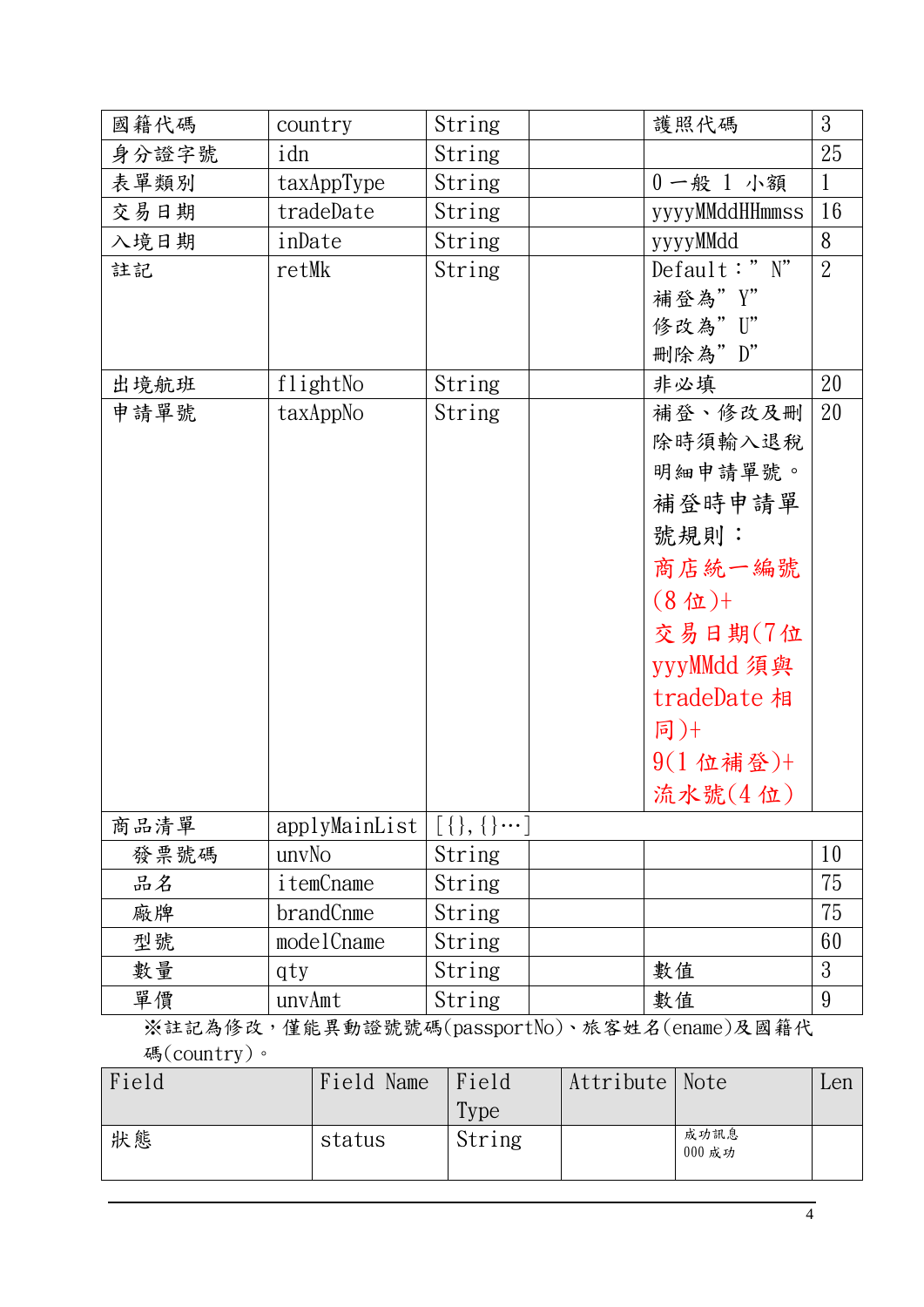|          |             |        | 錯誤訊息<br>001 為格式檢核有<br>誤<br>002 無商品清單<br>003 申請單號重複<br>004 查無入境資訊<br>005 資料欄位長度<br>異常<br>006 查無資料<br>007 表單類別錯誤<br>008 超過此次可小<br>額退稅金額<br>009 超過當年度可<br>小額退稅金額<br>010 無身分證號 |    |
|----------|-------------|--------|----------------------------------------------------------------------------------------------------------------------------------------------------------------------------|----|
| 說明       | Message     | String |                                                                                                                                                                            |    |
| 申請單號     | taxAppNo    | String |                                                                                                                                                                            |    |
| 特店統一編號   | sellerId    | String |                                                                                                                                                                            |    |
| 當次累計小額退稅 | timeToTotal | String | 僅累計小額                                                                                                                                                                      | 10 |
| 金額       |             |        | 退稅                                                                                                                                                                         |    |
| 當年度累計小額退 | yearToTotal | String | 僅累計小額                                                                                                                                                                      | 10 |
| 稅金額      |             |        | 退稅                                                                                                                                                                         |    |

```
b) 服務網址:
```
/ptrs\_pos/service/applyMain

```
c) 服務方法:
```
## **POST**

- d) 輸入範例(JSON):
	- {
- "passportNo": "證照號碼",
- "ename": "旅客姓名",
- "country": "國籍代碼",
- "idn":"a7778999779",
- "taxAppType":"1",
- "tradeDate": "20150930145030",
- "inDate": "20150930",
- "flightNo": "12345",
- "retMk": "N",
- "taxAppNo": "",
- "applyMainList": [

```
\{
```

```
 "unvNo": "RN11223344",
```

```
 "itemCname": "品名",
```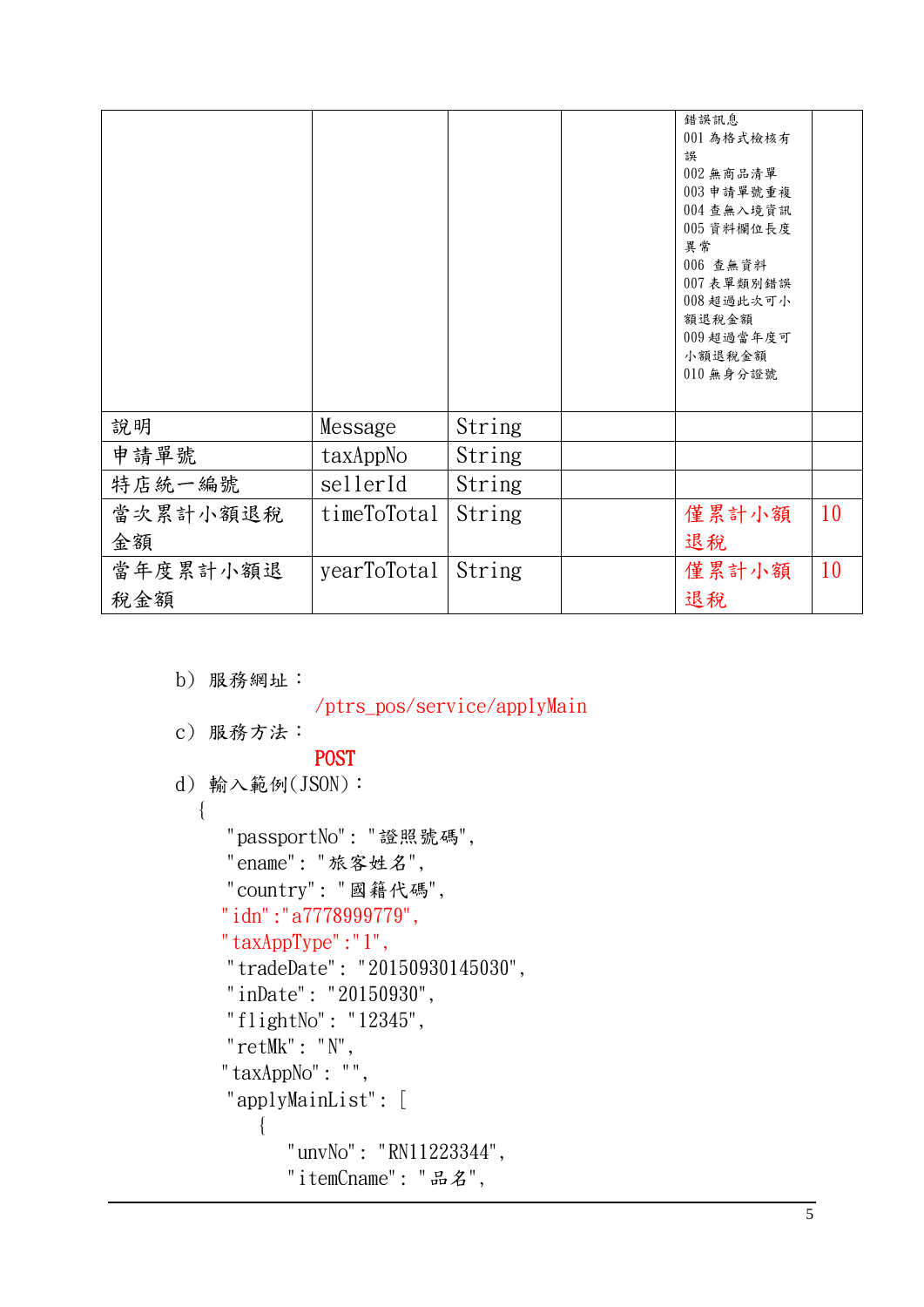```
 "brandCname": "廠牌", 
              "modelCname": "型號", 
              "qty": 2, 
              "unvAmt": 500 
          }, 
          { 
              "unvNo": "RN11223344", 
              "itemCname": "品名", 
             " brandCname": "廠牌", 
              " modelCname": "型號", 
              "qty": 2, 
             "unvAmt": 500 
          } 
       ] 
  } 
e) 輸出範例(XML): 
  \langle ?xml \text{ version}="1.0" \text{ encoding}="utf-16"? \rangle<ptrs-rest xmlns:ns2="RS00501">
       <status>000</status>
       <message>處理成功</message>
       <taxAppNo>退稅明細申請單號</taxAppNo> 
      <sellerId>特店統一編號</sellerId> 
      <timeToTotal>12345</timeToTotal>
      <yearToTotal>123456</yearToTotal>
   </ptrs-rest>
f) 輸出範例(JSON): 
  { 
      "status": "000", 
      "message": "交易成功", 
      "taxAppNo": "退稅明細申請單號", 
      "sellerId": "特店統一編號", 
      "timeToTotal": "12345", 
     "yearToTotal": "123456" 
  }
```
2. 退稅明細申請表查詢作業:透過本服務功能可進行退稅明細申請表查詢作 業

a) Rquest & Response Fields:

| Field | Field Name | Field  | Attribute   Note | Len |
|-------|------------|--------|------------------|-----|
|       |            | Type   |                  |     |
| 申請單號  | taxAppNo   | String |                  |     |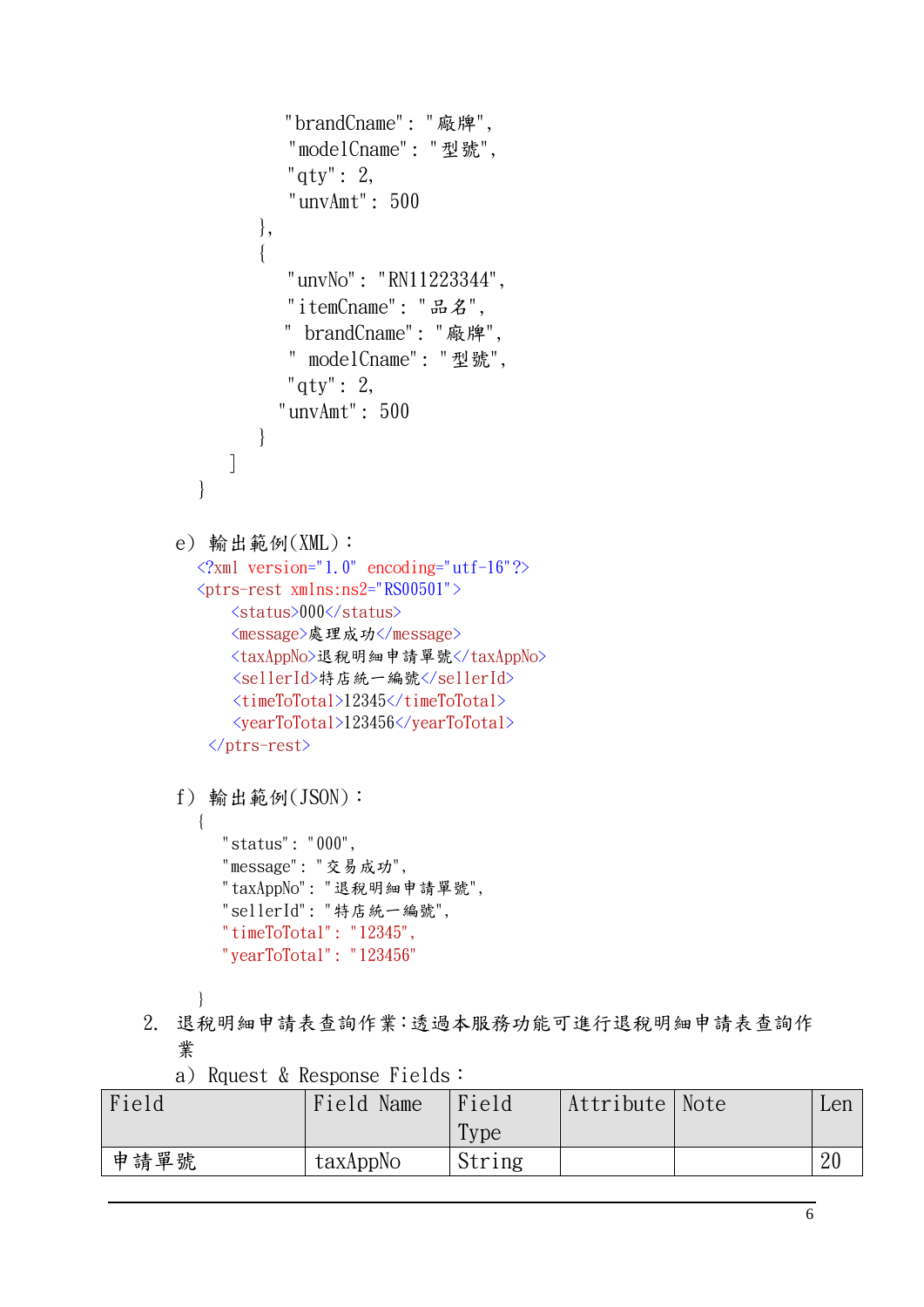| Field | Field Name   | Field                          | Attribute | Note           | Len            |
|-------|--------------|--------------------------------|-----------|----------------|----------------|
|       |              | Type                           |           |                |                |
| 狀態    | status       | String                         |           | 000 為成功        |                |
|       |              |                                |           | 001 為格式檢核有     |                |
|       |              |                                |           | 誤              |                |
|       |              |                                |           | 002 無商品清單      |                |
|       |              |                                |           | 005 資料欄位長度     |                |
|       |              |                                |           | 異常             |                |
| 說明    | Message      | String                         |           |                |                |
| 申請單   | applyMain    | $[ \, {\{ \},\{ \} \cdots } ]$ |           |                |                |
| 申請單號  | taxAppNo     | String                         |           |                | 20             |
| 證照號碼  | passportNo   | String                         |           |                | 20             |
| 國籍別   | country      | String                         |           |                | $\overline{2}$ |
| 國籍中文名 | countryCname | String                         |           |                | 60             |
| 稱     |              |                                |           |                |                |
| 國籍英文名 | countryEname | String                         |           |                | 30             |
| 稱     |              |                                |           |                |                |
| 旅客姓名  | ename        | String                         |           |                | 60             |
| 交易日期  | tradeDate    | String                         |           | yyyyMMddHHmmss | 14             |
| 發票總金額 | unvAmt       | String                         |           |                | 16             |
| 退稅總金額 | backAmt      | String                         |           |                | 16             |
| 手續費   | fee          | String                         |           |                | 16             |
| 申退稅款淨 | refundAmt    | String                         |           |                | 16             |
| 額     |              |                                |           |                |                |
| 出境航班  | flightNo     | String                         |           |                | 20             |
| 入境日期  | inDate       | String                         |           | yyyyMMdd       | 8              |
| 出境日期  | outDate      | String                         |           | yyyyMMdd       | 8              |
| 商家統編  | sellerId     | String                         |           |                | 8              |
| 商家名稱  | sellerCname  | String                         |           |                |                |
| 查驗註記  | checkMk      | String                         |           |                |                |
| 資料狀態  | nowStatus    | String                         |           | 開立100、預付核      |                |
|       |              |                                |           | 定150、核定未兑      |                |
|       |              |                                |           | 領200、核定須查      |                |
|       |              |                                |           | 驗 230、核定已查     |                |
|       |              |                                |           | 驗 260、核定已兌     |                |
|       |              |                                |           | 領300、拉回須繳      |                |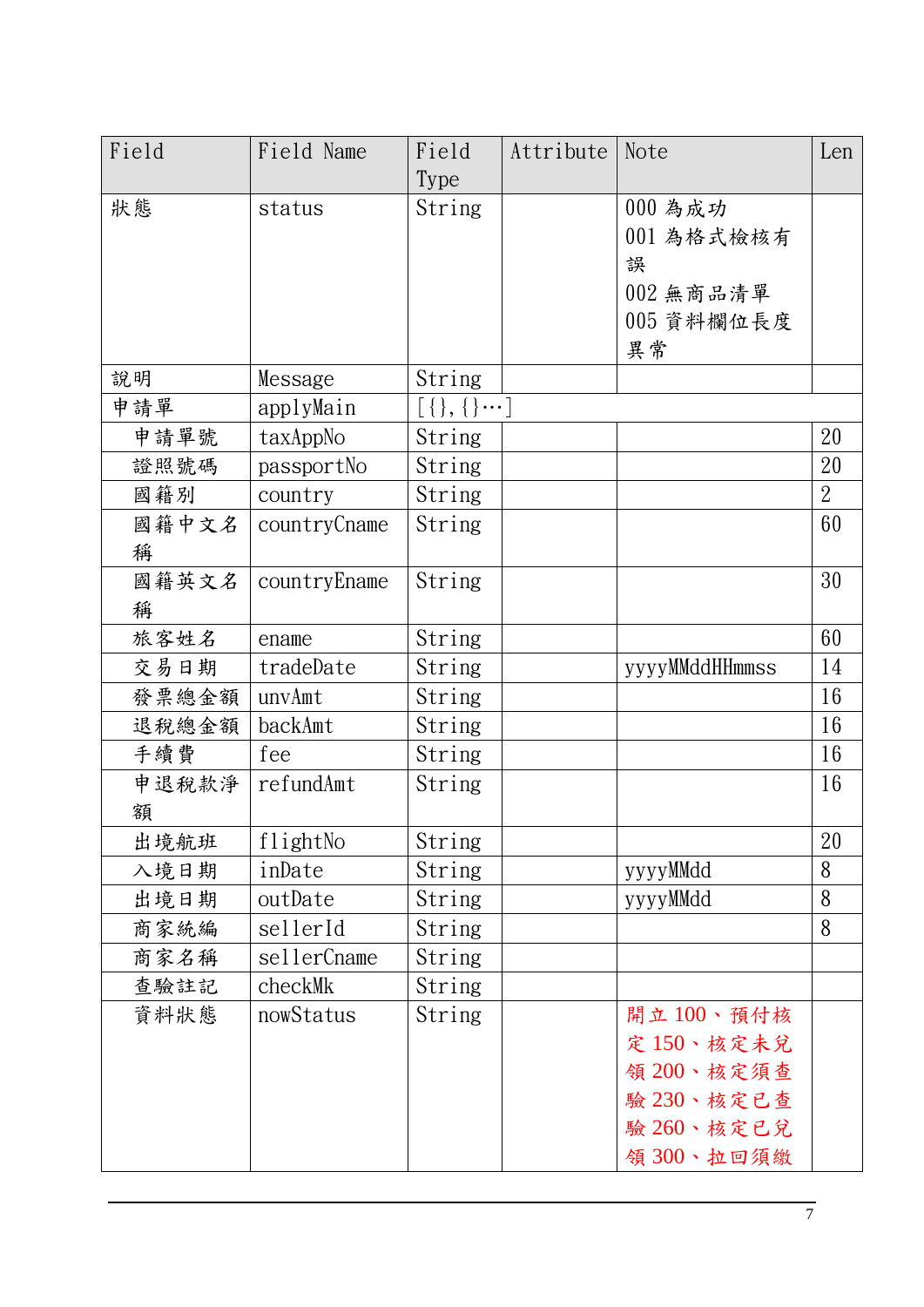|      |               |               | 回310、退關須繳<br>回320、核定未出<br>境扣擔保金350、<br>現金核銷(帳務核<br>對無誤已由帳戶撥<br>款)400、現場小額<br>特店請款 410 |    |
|------|---------------|---------------|---------------------------------------------------------------------------------------|----|
| 狀態日期 | nowStatusDate | String        |                                                                                       |    |
| 商品清單 | details       | $[\{\},\{\}]$ |                                                                                       |    |
| 序號   | seq           | String        |                                                                                       | 3  |
| 發票編號 | unvNo         | String        |                                                                                       | 10 |
| 發票日期 | unvDate       | String        | yyyyMMddHHmmss                                                                        | 16 |
| 品名   | itemCname     | String        |                                                                                       | 75 |
| 廠牌   | brandCname    | String        |                                                                                       | 75 |
| 型號   | modelCname    | String        |                                                                                       | 60 |
| 數量   | qty           | String        |                                                                                       | 7  |
| 單價   | unitAmt       | String        |                                                                                       | 14 |
| 發票金額 | unvAmt        | String        |                                                                                       | 16 |
| 退稅金額 | backAmt       | String        |                                                                                       | 16 |

b) 服務網址:

### /ptrs\_pos/service/applyMain/{taxAppNo}

c) 服務方法:

#### GET

```
d) 輸出範例(XML): 
   \langle ?xml \text{ version}="1.0" \text{ encoding}="utf-16"? \rangle<ptrs-rest>
        <status>000</status>
        <message>查詢成功</message>
       \langleapplyMain id="3244032">
             <taxAppNo>12345677104080700002</taxAppNo>
             <passportNo>ZZ12345678</passportNo>
             <country>JP</country>
             <countryCname>日本</countryCname>
             <countryEname>JAPAN</countryEname>
             <ename>EdisonKK</ename>
             <tradeDate>20150607040520</tradeDate> 
            <sellerId>97162640</sellerId> 
            <sellerCname>王德興茶業股份有限公司</sellerCname>
             <unvAmt>12480</unvAmt>
            \langlebackAmt>511\langlebackAmt>
            \langle fee \rangle33\langle free \rangle<refundAmt>205</refundAmt>
```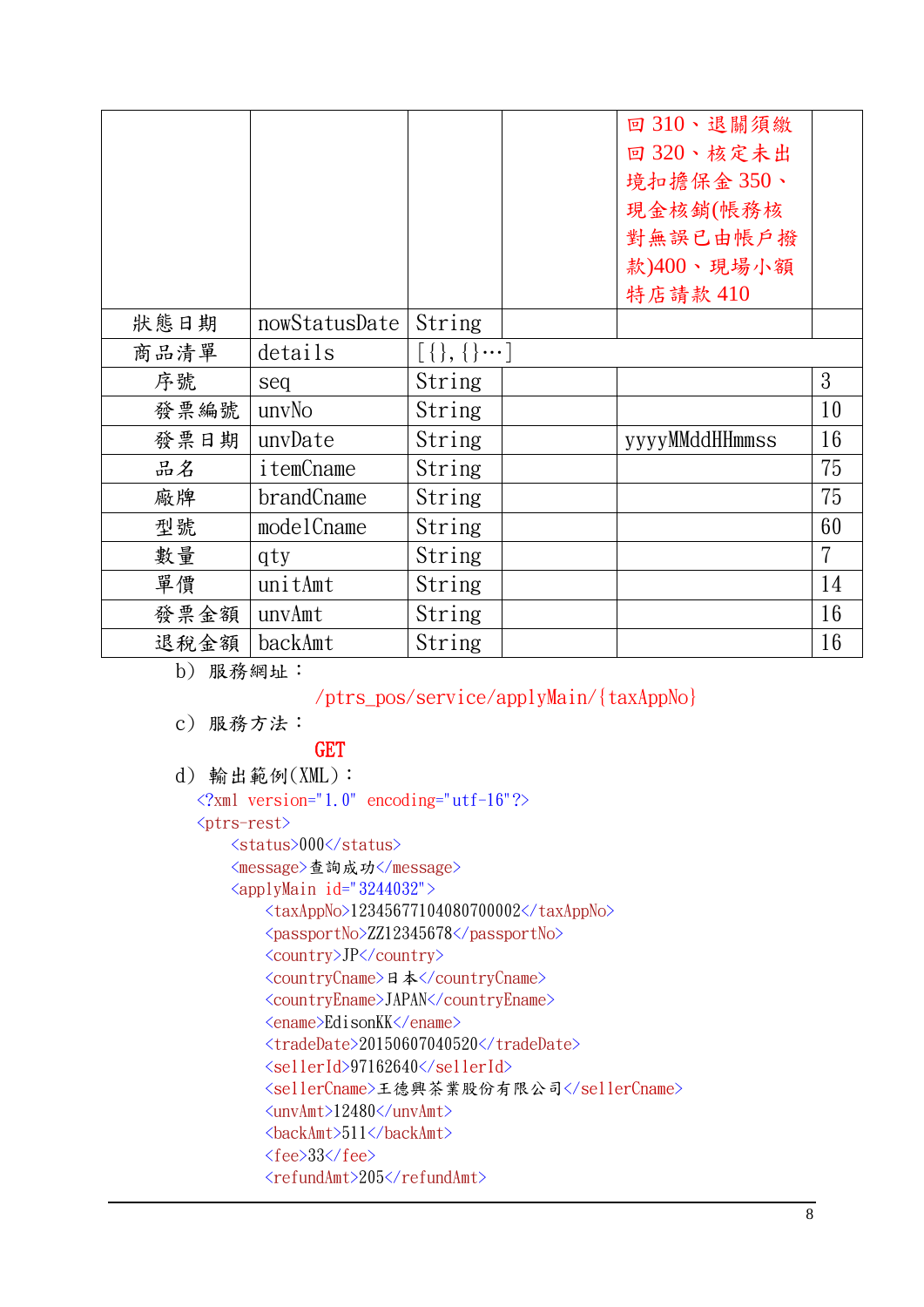```
\langleinDate>20150807\langleinDate><outDate></outDate>
\langleflightNo>150\langleflightNo>
<checkMk>150</checkMk> 
<nowStatus>150</nowStatus> 
<nowStatusDate>20150807</nowStatusDate>
 <details>
      <applyDetail id="1343488"> 
          <seqNo>1</seqNo>
         \langleunvNo\rangleXX12345678\langle/unvNo\rangle <unvDate>20150807040528</unvDate>
         <itemCname>包包</itemCname>
         <brandCname>包包</brandCname>
          <modelCname>AA</modelCname>
         \langle qty\rangle12\langle qty\rangle <unitAmt>520.00</unitAmt>
          <unvAmt>6240</unvAmt>
          <BackAmt>297</BackAmt>
     \langle/applyDetail>
      <applyDetail id="1343489"> 
          <seqNo>2</seqNo>
         \langleunvNo\rangleXX12345679\langle/unvNo\rangle <unvDate>20150807040543</unvDate>
         <itemCname>皮夾</itemCname>
         <br />
kmandCname>皮夾</brandCname>
          <modelCname>AA</modelCname>
         \langle qty\rangle12\langle qty\rangle <unitAmt>520.00</unitAmt>
          <unvAmt>6240</unvAmt>
          <BackAmt>297</BackAmt>
     \langle/applyDetail>
     \langleapplyDetail id="983047">
          <seqNo>3</seqNo>
          <unvNo>XX00080708</unvNo>
          <unvDate>20150807035000</unvDate>
          <itemCname>NB</itemCname>
          <brandCname>Acer</brandCname>
          <modelCname>A1</modelCname>
         \langle qty\rangle1\langle qty\rangle <unitAmt>20000.00</unitAmt>
          <unvAmt>20000</unvAmt>
          <BackAmt>952</BackAmt>
      </applyDetail>
     \langleapplyDetail id="6684672">
          <seqNo>4</seqNo>
          <unvNo>99</unvNo>
          <unvDate>20150821014232</unvDate>
         \langleitemCname\rangle99\langle/itemCname\rangle
```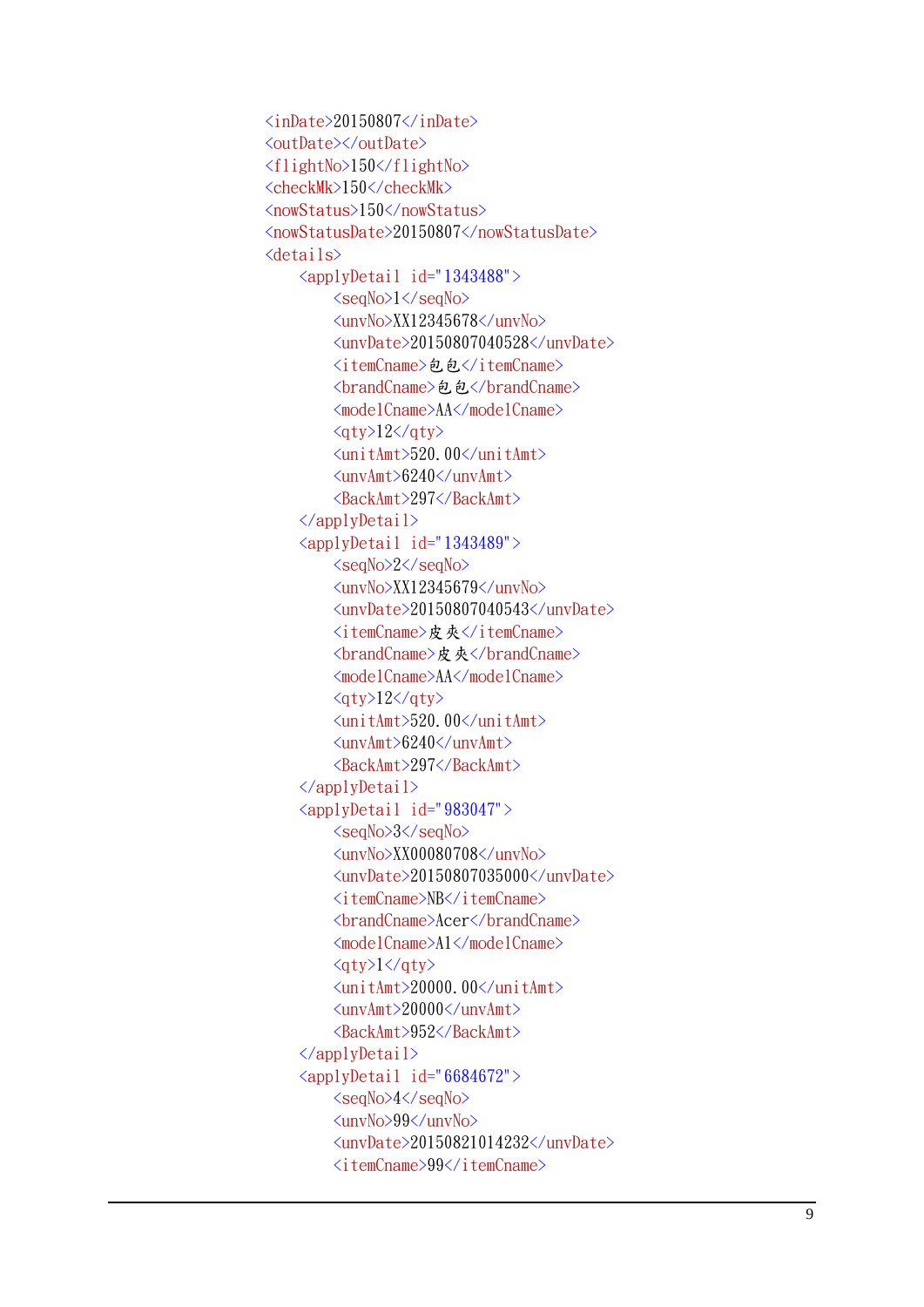```
 <brandCname>99</brandCname>
                      <modelCname>9</modelCname>
                     \langle qty\rangle88\langle qty\rangle <unitAmt>88.00</unitAmt>
                      <unvAmt>7744</unvAmt>
                      <BackAmt>369</BackAmt>
                \langle/applyDetail>
                 <applyDetail id="6717440">
                      <seqNo>5</seqNo>
                      <unvNo>88</unvNo>
                      <unvDate>20150821015339</unvDate>
                      <itemCname>88</itemCname>
                      <brandCname>88</brandCname>
                      <modelCname>88</modelCname>
                     \langle qty\rangle88\langle qty\rangle <unitAmt>88.00</unitAmt>
                      <unvAmt>7744</unvAmt>
                      <BackAmt>369</BackAmt>
                \langle/applyDetail>
                 <applyDetail id="6750208">
                      <seqNo>6</seqNo>
                      <unvNo>77</unvNo>
                      <unvDate>20150821020613</unvDate>
                      <itemCname>77</itemCname>
                      <brandCname>77</brandCname>
                      <modelCname>77</modelCname>
                     \langle qty\rangle77\langle qty\rangle <unitAmt>77.00</unitAmt>
                      <unvAmt>5929</unvAmt>
                      <BackAmt>282</BackAmt>
                \langle/applyDetail>
             </details>
        </applyMain>
  </ptrs-rest>
e) 輸出範例(JSON):
   { 
       "status": "000", 
       "message": "查詢成功", 
       "applyMain": { 
           "id": 3244032, 
           "taxAppNo": "12345677104080700002", 
           "passportNo": "ZZ12345678", 
           "country": "JP", 
           "countryCname": "日本", 
           "countryEname": "JAPAN", 
           "ename": "EdisonKK", 
           "tradeDate": "20150607040520",
```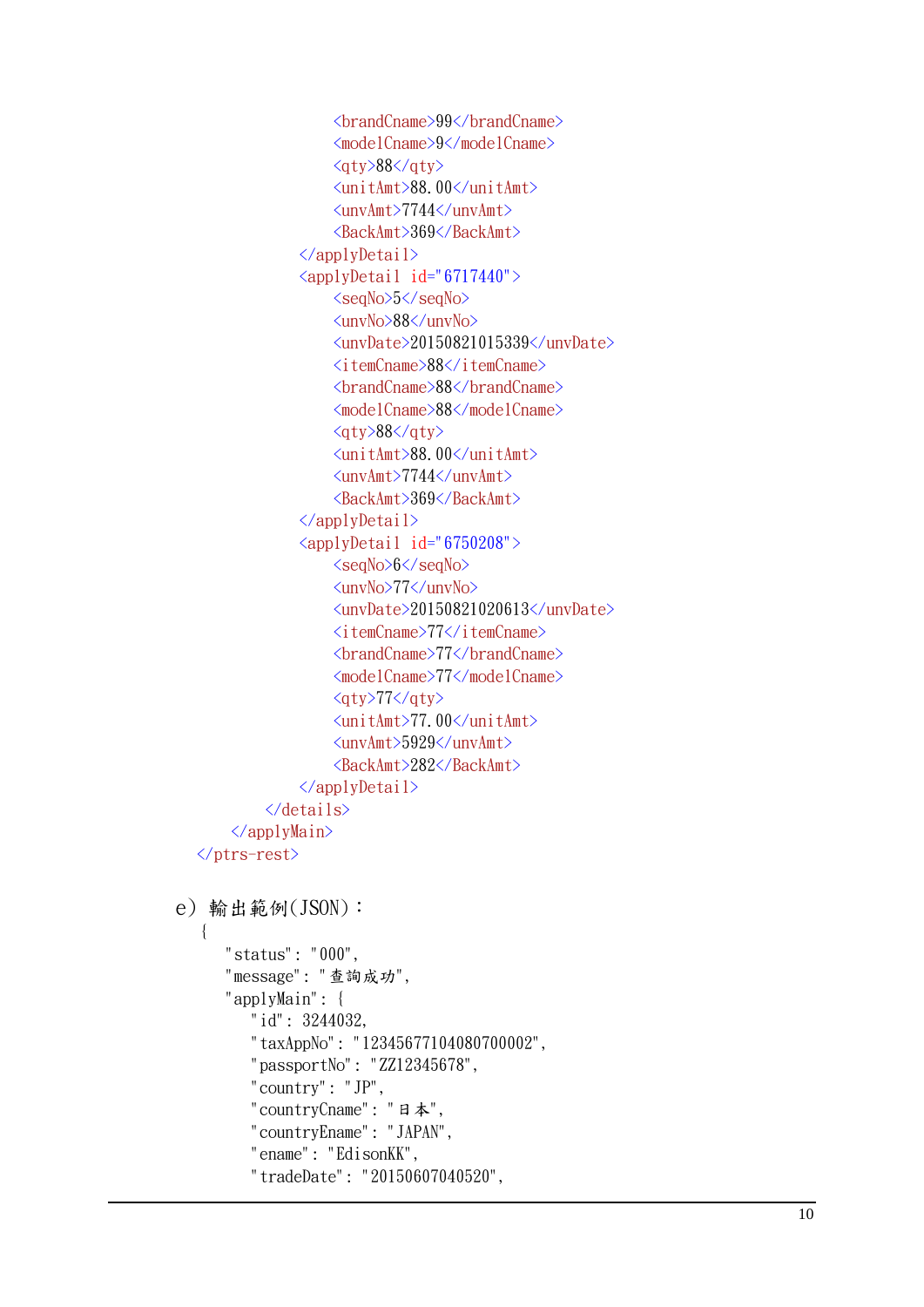```
 "sellerId": "97162640", 
 "sellerCname": "王德興茶業股份有限公司", 
 "unvAmt": 12480, 
 "backAmt": 511, 
"fee": 33, 
"refundAmt": 205, 
 "inDate": "20150807", 
"outDate": "", 
 "flightNo": "150", 
 "checkMk": "", 
"nowStatus": "", 
"nowStatusDate": "", 
 "details": [ 
   \{ "id": 1343488, 
       "seqNo" : 1,
        "unvNo": "XX12345678", 
        "unvDate": "20150807040528", 
        "itemCname": "包包", 
        "brandCname": "包包", 
        "modelCname": "AA", 
        "qty": 12, 
        "unitAmt": 520, 
        "unvAmt": 6240, 
        "BackAmt": 297 
    }, 
    { 
       "id": 1343489, 
        "seqNo": 2, 
        "unvNo": "XX12345679", 
        "unvDate": "20150807040543", 
        "itemCname": "皮夾", 
        "brandCname": "皮夾", 
        "modelCname": "AA", 
        "qty": 12, 
        "unitAmt": 520, 
        "unvAmt": 6240, 
        "BackAmt": 297 
    }, 
    { 
        "id": 983047, 
       "seqNo": 3, 
        "unvNo": "XX00080708", 
        "unvDate": "20150807035000", 
        "itemCname": "NB", 
       "brandCname": "Acer", 
        "modelCname": "A1", 
        "qty": 1,
```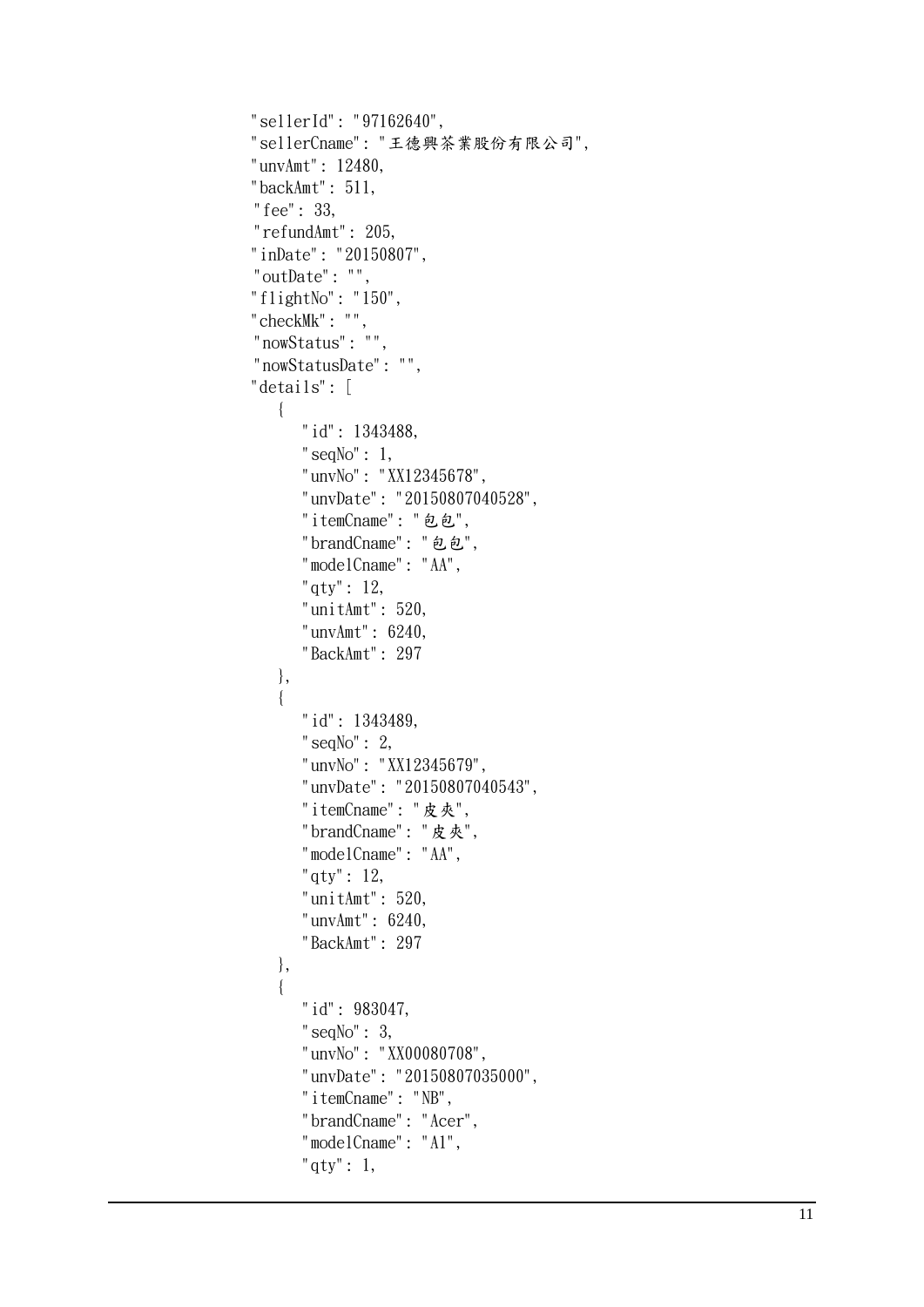```
 "unitAmt": 20000, 
               "unvAmt": 20000, 
               "BackAmt": 952 
           }, 
           { 
               "id": 6684672, 
              "seqNo" : 4,
               "unvNo": "99", 
               "unvDate": "20150821014232", 
               "itemCname": "99", 
               "brandCname": "99", 
               "modelCname": "9", 
               "qty": 88, 
               "unitAmt": 88, 
               "unvAmt": 7744, 
               "BackAmt": 369 
           }, 
           { 
               "id": 6717440, 
              "seqNo" : 5,
               "unvNo": "88", 
               "unvDate": "20150821015339", 
               "itemCname": "88", 
               "brandCname": "88", 
               "modelCname": "88", 
               "qty": 88, 
               "unitAmt": 88, 
               "unvAmt": 7744, 
               "BackAmt": 369 
           }, 
           { 
               "id": 6750208, 
              "seqNo" : 6, "unvNo": "77", 
               "unvDate": "20150821020613", 
               "itemCname": "77", 
               "brandCname": "77", 
               "modelCname": "77", 
               "qty": 77, 
               "unitAmt": 77, 
               "unvAmt": 5929, 
               "BackAmt": 282 
           } 
        ] 
    } 
}
```
3. 退稅明細申請表列印作業(回傳 PDF Stream):透過本服務功能可產生退